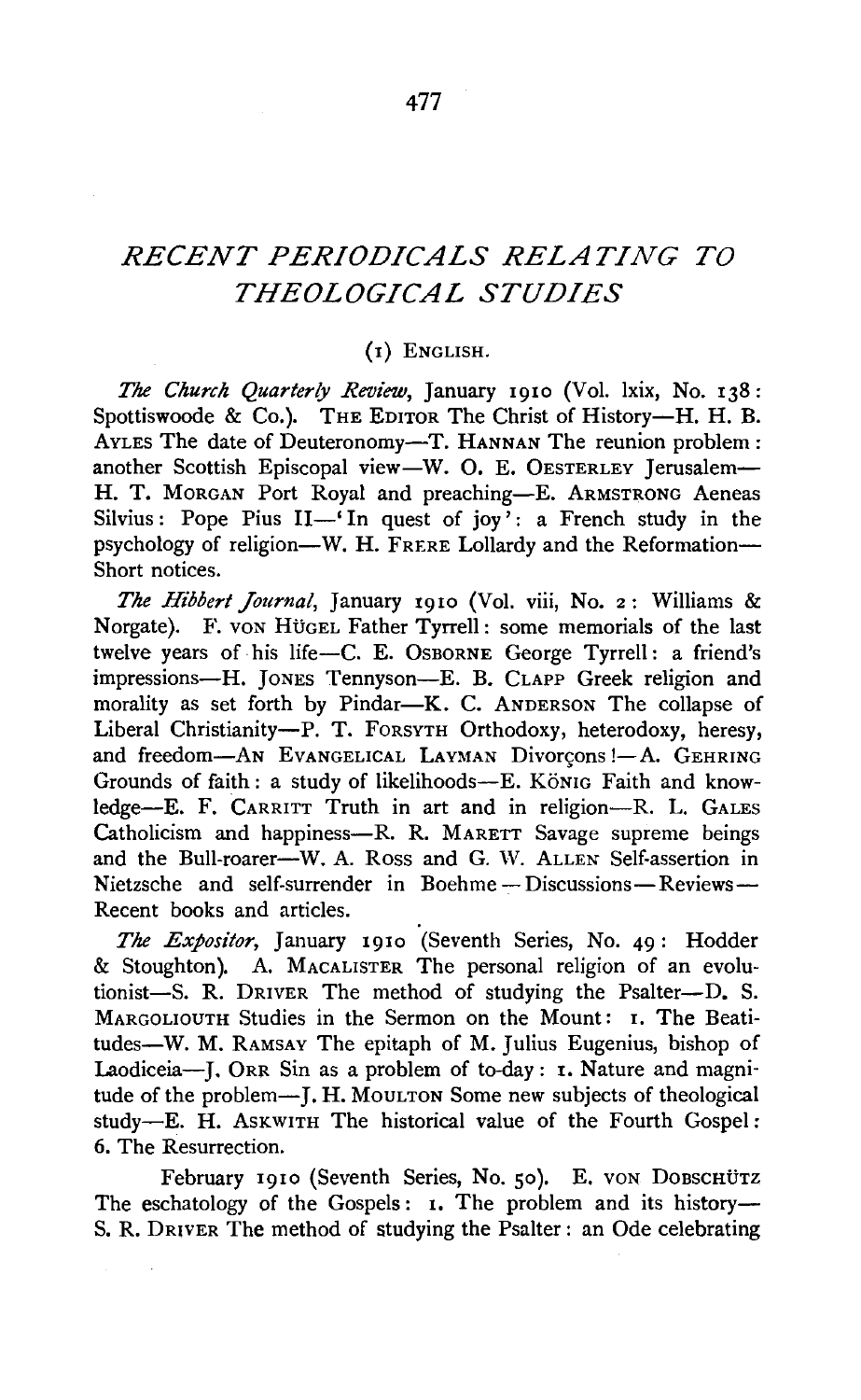a royal marriage-E. H. AsKWITH The historical value of the Fourth Gospel: 7· The Resurrection-R. H. STRACHAN The Christ of the Fourth Gospel-D. S. MARGOLIOUTH Studies in the Sermon on the Mount: 2. The 'completion' of the Law---J. ORR Sin as a problem of to-day: 2. Sin as a moral transgression; the primary certainties-W. M. RAMSAY Historical commentary on the First Epistle to Timothy -G. A. JoHNSTON Ross The indispensableness of Jesus.

March 1910 (Seventh Series, No. 51). E. von DOBSCHUTZ The eschatology of the Gospels: 2. Various tendencies in transmission; stock of Jesus-tradition-D. S. MARGOLIOUTH Studies in the Sermon on the Mount: 3. The composition of a Gospel-S. R. DRIVER The method of studying the Psalter-E. H. ASKWITH The historical value of the Fourth Gospel : 8. Cleansing of temple, feeding of five thousand, walking on the sea-C. W. EMMET Galatians the earliest of the Pauline Epistles-J. LL. DAVIES St Paul's beliefs: some reconciliations-]. 0RR Sin as a problem to-day: 3· Sin and the Divine Holiness; the moral end-J. H. MOULTON and G. MILLIGAN Lexical notes from the papyri.

## (2) AMERICAN.

*The American Journal* of *Theology,* January 19Io (Vol. xiv, No. I: Chicago University Press). W. H. P. FAUNCE The religious function of public worship-J. H. TuFTs, E. W. LvMAN, E. H. SNEATH The ultimate test of religious truth: is it historical or philosophical?-J. A. FAULKNER The first great Christian Creed-J. C. GRANBERY Christological peculiarities in the First Epistle of Peter-C. K. DICKINSON Some wholesome humiliations of the modern Church-G. W. WALCOTT Theological reconstruction : a practical programme-*].* H. BREASTED Critical note: the earliest social prophet-Recent theological literature.

*The Prince/on Theological Review,* January I9IO (Vol. viii, No. I: Princeton University Press). C. W. HoDGE Christian experience and dogmatic theology-S. Angus The Koiné, the language of the New Testament-C. R. MOREY The origin of the fish-symbol-Reviews of recent literature.

## (3) FRENCH AND BELGIAN.

*Revue Blnldictine,* January I91o (Vol. xxvii, No. I : Abbaye de Maredsous). D. DE BRUYNE Quelques lettres inédites de S. Jérôme -A. WILMART Le *De mysteriis* de S. Hilaire au Mont Cassin-J. CHAPMAN The contested letters of Pope Liberius-G. MORIN Le plus ancien *Comes* ou lectionnaire de l'Église romaine-I. SCHUSTER Martyrologium Pharphense ex apographo Card. Tamburini codicis saeculi xi-U. BERLIÈRE Un adversaire des Bénédictines de Saint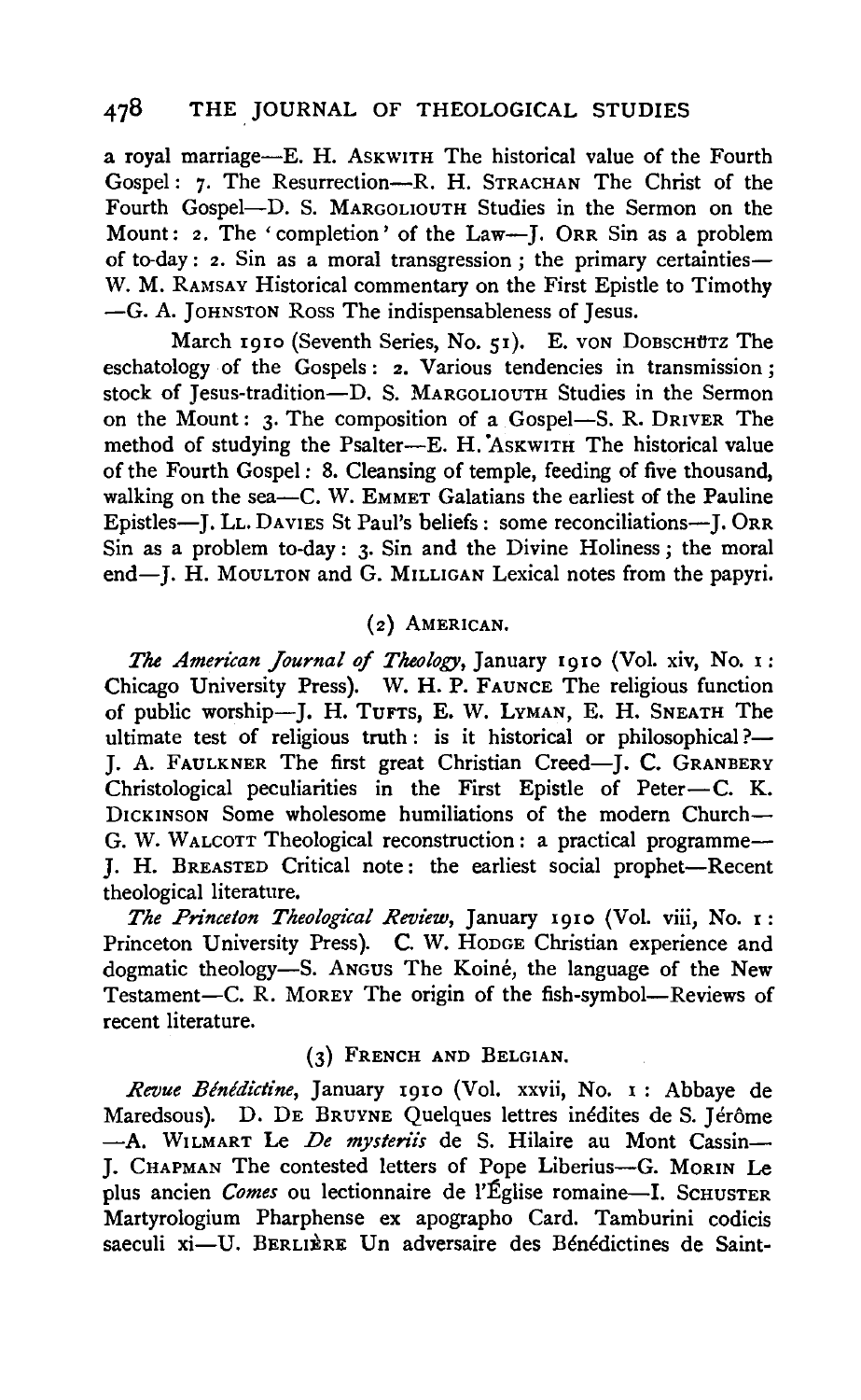Maur: Mercier de Saint-Leger-M. D'HERBIGNY Sur le second *Qui sunt undique* dans le texte d'Irénée iii 3-A. WILMART Missa Catechumenorum -G. MORIN Jean Diacre et le pseudo-Jérôme sur les épîtres de S. Paul -G. MORIN and P. LEHMANN Le glossaire biblique du moine Albert de Siegburg-Comptes rendus-Notes bibliographiques.

*Revue d'Histoire Ecclesiastique,* October 1909 (Vol. x, No. 4: Louvain, 40 Rue de Namur). F. CAVALLERA L'interprétation du chapitre vi de saint Jean: une controverse exegetique au Concile de Trent-P. C. BoNNAERT La *Summa Sententiarum* appartient-elle a Hugues de Saint-Victoire? *(suite et fin)-].* DE GHELLINCK Le traite de Pierre Lombard sur les sept ordres ecclésiastiques : ses sources, ses copistes *(suite)-G.* MoLLAT Innocent VI et les tentatives de paix entre la France et l'Angleterre (1353-1355)-R. ANCEL La réconciliation de l'Angleterre avec le Saint-Siege sous Marie Tudor: Legation du cardinal Polus en Angleterre (1553-1554) *(suite et* fin)-Comptes rendus-Chronique-Bibliographie.

January 191o(Vol. xi, No. 1). J. FLAMION Les actes apocryphes de Pierre *(suite, à suivre*)-J. DE GHELLINCK Le traité de Pierre Lombard sur les sept ordres ecclesiastiques: ses sources, ses copistes *(suite et fin)-*FR. BLIEMETZRIEDER Conclusions de Guillaume de Salvarvilla, maître en théologie à Paris, sur la question du concile général pendant le grand schisme d'Occident (1381)—Р. RICHARD Origines et développement de la Secrétairerie d'Etat apostolique (1417–1823)—Comptes rendus-Chronique-Bibliographie.

*Revue d'Histoire et de Littérature Religieuses*, Jan.-Feb. 1910 (New Series, Vol. i, No. 1: Paris, 14 Rue de Notre-Dame-de-Lorette). A. Lorsy La notion du sacrifice dans l'antiquité israélite-F. CUMONT La propagation du manichéisme dans l'empire romain-C. MICHEL Le culte d'Esculape dans la religion populaire de la Grèce ancienne -Chronique bibliographique : I Histoire des religions : ouvrages généraux ; II Religions non civilisées ; III Religion égyptienne ; IV Religion assyrienne et anciens cultes sémitiques-Faits et documents religieux contemporains.

*ue de /'Orient Chrltien,* October 1909 (2nd series, Vol. iv, No. 4: Paris, 20 Rue du Regard). R. GRIVEAU Notices des manuscrits arabes chrétiens entrés à la Bibliothèque Nationale de Paris, depuis la publication du catalogue *(suite)*-F. NAU Histoires des solitaires égyptiens *(suite,* ms Coislin 126, fol. 213 sqq.)-L. LEROY Histoire d'Abraham le Syrien, patriarche copte d'Alexandrie (texte arabe, traduction française)— S. GRÉBAUT Vie de Barsoma le Syrien (texte éthiopien, traduction française) (fin); Barsoma le Syrien, d'après le synaxaire éthiopien (traduction)-L. DELAPORTE Catalogue sommaire des manuscrits coptes de